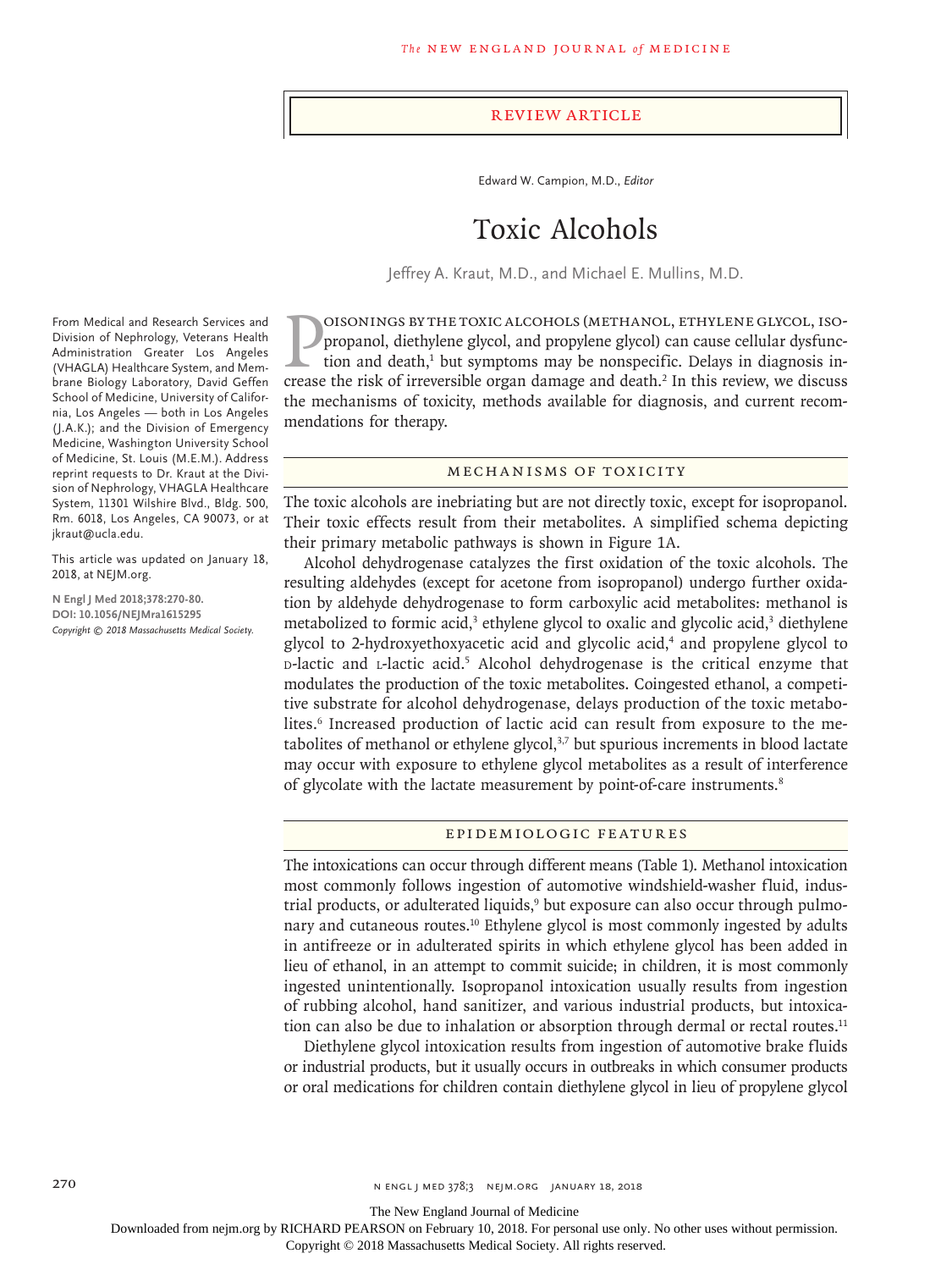

#### **Figure 1. Metabolic Pathways of Toxic Alcohols and Time Course of Changes in the Osmolal and Anion Gaps with and without Coingested Ethanol.**

Panel A shows the metabolic pathways of toxic alcohols. Alcohol dehydrogenase and aldehyde dehydrogenase sequentially oxidize the toxic alcohols. Alcohol dehydrogenase catalyzes the first oxidation of the toxic alcohols and is an important target for antidotal therapy. The enclosed boxes highlight the putative toxic metabolites. Methanol is metabolized to formic acid, ethylene glycol to oxalic and glycolic acid, diethylene glycol to 2-hydroxyethoxyacetic acid and glycolic acid, and propylene glycol to D-lactic and L-lactic acid. Panel B shows the time course of changes in the osmolal and anion gaps with and without coingested ethanol. An increased osmolal gap is prominent early owing to the accumulation of the un-ionized alcohols. As metabolism proceeds, the osmolal gap declines with the formation of ionized metabolites. Conversely, the serum anion gap is lowest before the alcohol is metabolized and increases with the formation of ionized metabolites. The time course of these changes in both parameters varies among the alcohols. They typically evolve over several hours to over a day. Coingested ethanol impedes metabolism (dashed lines) and delays the onset of the high anion-gap acidosis.

The New England Journal of Medicine

Downloaded from nejm.org by RICHARD PEARSON on February 10, 2018. For personal use only. No other uses without permission.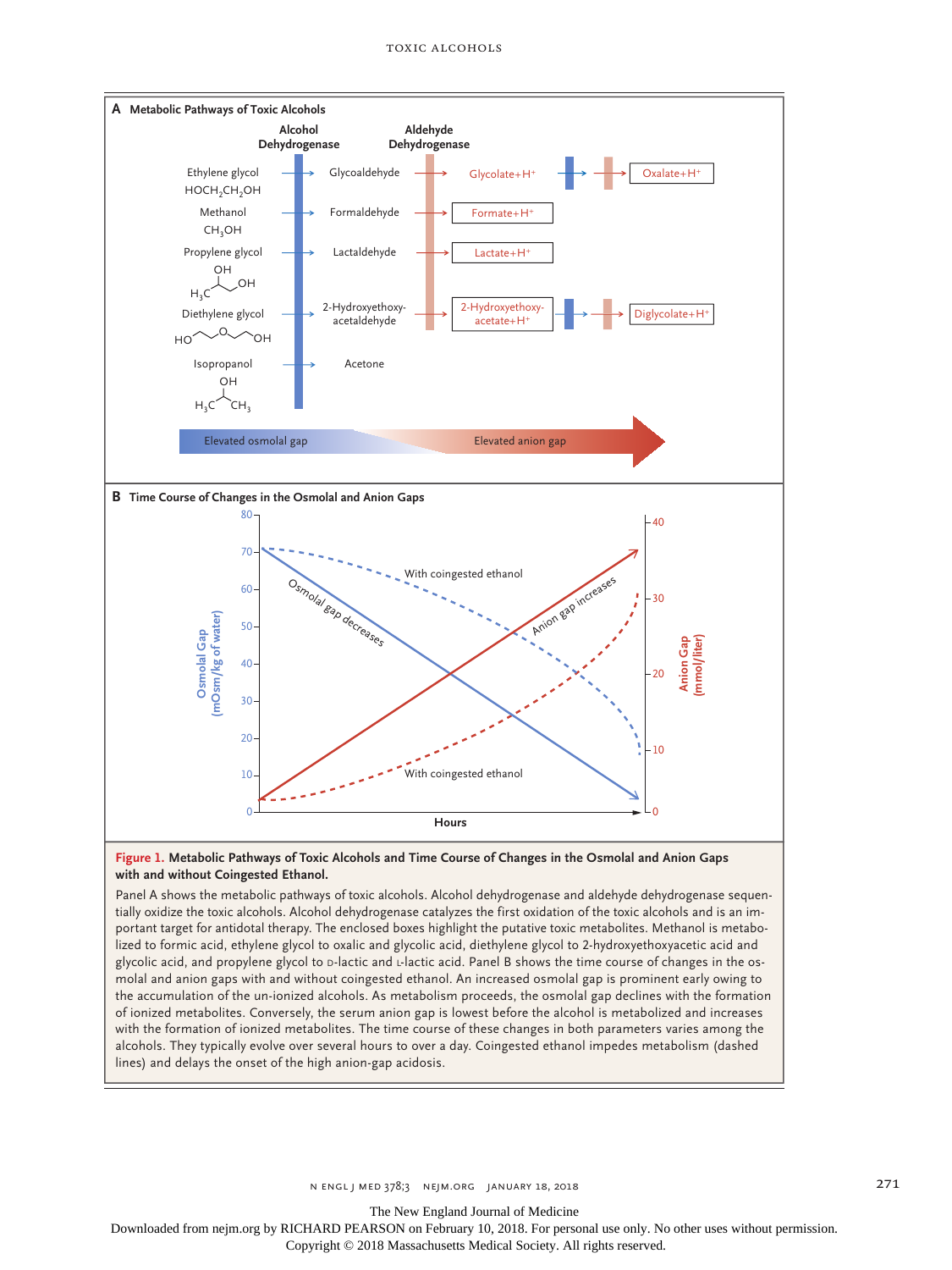|                                      | Table 1. Clinical and Laboratory Features of the Toxic Alcohols.                           |                                                                                                                                                                                             |                                                                                                       |                                                                                                                                                                                                                                                                                                                |                                               |                                          |
|--------------------------------------|--------------------------------------------------------------------------------------------|---------------------------------------------------------------------------------------------------------------------------------------------------------------------------------------------|-------------------------------------------------------------------------------------------------------|----------------------------------------------------------------------------------------------------------------------------------------------------------------------------------------------------------------------------------------------------------------------------------------------------------------|-----------------------------------------------|------------------------------------------|
| Molecular Weight<br>Alcohol Type and | Osmolality per 10-mg/dl<br>Alcohol Concentration<br>Increase in Serum<br>Increase in Serum | <b>Common Sources</b>                                                                                                                                                                       | <b>Common Clinical Features</b>                                                                       | Major Laboratory Features                                                                                                                                                                                                                                                                                      | Onset of Clinical and Laboratory<br>Features* |                                          |
|                                      |                                                                                            |                                                                                                                                                                                             |                                                                                                       |                                                                                                                                                                                                                                                                                                                | Coingested<br>Without<br>Ethanol              | Coingested<br>Ethanol<br>With            |
|                                      | mOsm/kg of water                                                                           |                                                                                                                                                                                             |                                                                                                       |                                                                                                                                                                                                                                                                                                                | hours after exposure                          |                                          |
| Ethylene glycol,<br>62.07            | 1.60                                                                                       | Automotive antifreeze, engine<br>coolants, deicing fluids                                                                                                                                   |                                                                                                       | of-care analyzer and laboratory<br>dihydrate (early) and monohy-<br>drate (late) and hypocalcemia,<br>anion-gap metabolic acidosis,<br>tween findings from a point-<br>Inebriation, acute kidney injury Increased osmolal gap and high<br>actate gap (discrepancy be-<br>calcium oxalate crystalluria<br>test) | $12 - 24$                                     | $48 - 72$                                |
| Methanol, 32.04                      | 3.09                                                                                       | ers, racing fuels, camp stove<br>Windshield-washer fluid, carbu-<br>retor cleaner, octane boost-<br>fuel, adulterated ethanol<br>("moonshine")                                              | Inebriation, abdominal pain,<br>blindness, Parkinson-like<br>decreased vision with<br>features (rare) | anion-gap metabolic acidosis,<br>Increased osmolal gap and high<br>increased formate, lactic aci-<br>spurious increase in serum<br>dosis with cellular hypoxia,<br>creatinine concentration                                                                                                                    | $6 - 24$                                      | $72 - 96$                                |
| Propylene glycol,<br>76.09           | 1.31                                                                                       | (marketed as a safer alterna-<br>tions, automotive antifreeze<br>Diluent in parenteral medica-<br>tive to ethylene glycol)                                                                  | pose to more severe toxicity<br>uncommon but will predis-<br>Hepatic and renal disease are            | explained lactic acidosis, acute<br>(most common finding), un-<br>Increased osmolal gap alone<br>kidney injury (rare)                                                                                                                                                                                          | $\frac{4}{2}$                                 | $\frac{4}{2}$                            |
| Diethylene glycol,<br>106.12         | 0.9                                                                                        | itomotive brake fluids, hydrau-<br>lic fluids, adulterated liquid<br>medications (e.g., inappro-<br>priate substitution for pro-<br>pylene glycol or glycerin)<br>(most common source)<br>₹ | vomiting, acute pancreati-<br>Abdominal pain, nausea and<br>tis, acute kidney injury                  | anion-gap metabolic acidosis,<br>Increased osmolal gap and high<br>acute kidney injury                                                                                                                                                                                                                         | (limited data<br>available)<br>$24 - 48$      | (limited data<br>available)<br>$48 - 72$ |
| Isopropanol, 60.02                   | 1.66                                                                                       | œ                                                                                                                                                                                           | bbing alcohol, hand sanitizers Inebriation, depressed senso-<br>rium, abdominal pain                  | Increased osmolal gap, acetone-<br>mia, ketonuria                                                                                                                                                                                                                                                              | $^{2-4}$                                      | $\frac{4}{2}$                            |
|                                      |                                                                                            | * Without or with coingested ethanol indicates the impact of the simultaneous presence of ethanol in the patient. NA denotes not applicable.                                                |                                                                                                       |                                                                                                                                                                                                                                                                                                                |                                               |                                          |

272 n engl j med 378;3 nejm.org January 18, 2018

The New England Journal of Medicine

Downloaded from nejm.org by RICHARD PEARSON on February 10, 2018. For personal use only. No other uses without permission.

Copyright © 2018 Massachusetts Medical Society. All rights reserved.

### **The NEW ENGLAND JOURNAL of MEDICINE**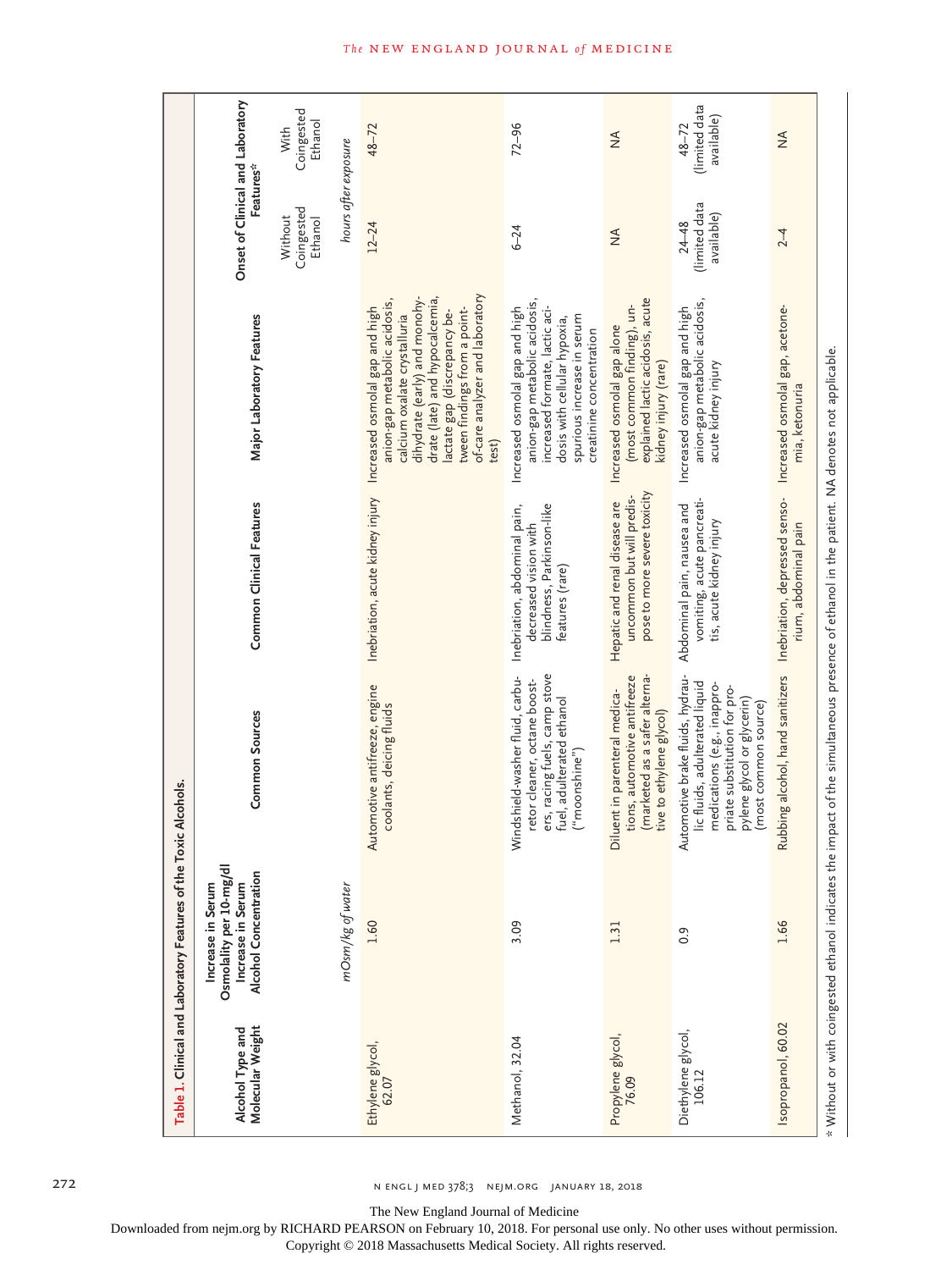as a diluent.12,13 In rare cases, dermal absorption across nonintact skin may produce toxic effects.12-14 Propylene glycol is present in numerous consumer products and in antifreeze, but intoxication is usually due to prolonged high-dose infusions of medications such as lorazepam that contain propylene glycol as a diluent.<sup>5,15</sup>

# Clinical Findings

The alcohols initially depress the sensorium and later produce organ dysfunction. Methanol is associated with decreased vision (in 29 to 72% of cases,16 occasionally producing blindness), pulmonary dysfunction, abdominal pain, coma, and, rarely, Parkinson-like symptoms.17 Clinical findings usually evolve over 6 to 24 hours but can be delayed as long as 72 to 96 hours if ethanol is coingested.18 Neurologic sequelae may ensue days or weeks after exposure.19

Ethylene glycol poisoning leads to formation of oxalate crystals, which deposit in the lungs, heart, and kidney and produce organ dysfunction.20,21 Cranial nerve damage, sometimes delayed for days, can also occur. Neurologic dysfunction develops in the first 12 hours, followed by cardiac and pulmonary dysfunction 12 to 24 hours after exposure and acute kidney injury 48 to 72 hours after exposure.<sup>22</sup> However, the organ dysfunction can occur concomitantly. Coingestion of ethanol can delay the appearance of clinical abnormalities.<sup>20,22</sup>

Isopropanol intoxication depresses the sensorium and can produce respiratory dysfunction, cardiovascular collapse, acute pancreatitis, hypotension, and lactic acidosis. Serum isopropanol concentrations above 500 mg per deciliter (83 mmol per liter) are clinically significant, and those greater than 1500 mg per deciliter  $(250 \text{ mmol per liter})$  produce deep coma.<sup>23</sup> Acetone can produce a spurious increase in serum creatinine concentration as a result of interference with laboratory measurement.<sup>11</sup>

Diethylene glycol poisoning can cause abdominal pain, nausea, vomiting, diarrhea, acute pancreatitis, altered mental status, hepatic disease, central and peripheral neuropathy (sometimes leading to quadriplegia), and acute kidney injury.14 Acute kidney injury often appears 8 to 24 hours after exposure, can require dialysis, and is a major cause of death.<sup>24,25</sup> Coingestion of ethanol can delay toxicity by as long as 48 to 72 hours.14 Cranial nerve palsies and other neurologic complications can appear 5 days or longer after exposure.

Propylene glycol intoxication often produces only an increased osmolal gap, $22,23$  but it can produce lactic acidosis and acute kidney injury. Preexisting hepatic disease, renal disease, or both are predisposing factors. Patients who receive a continuous infusion of high-dose lorazepam (>10 mg per hour) for more than 48 hours are at high risk.

#### Diagnosis

Information from the medical history, physical examination, blood chemical profiles, and tests to identify the parent alcohol or its metabolites are helpful in diagnosis. History of exposure to one of the toxic alcohols is important, given the nonspecific clinical findings and the potential delay between exposure and their appearance.

#### Blood Chemical Profiles

Accumulation of the alcohol increases the serum osmolality and the osmolal gap (the difference between the serum osmolality measured by the freezing-point depression and the serum osmolarity estimated from the equation given below). Later, accumulation of organic acid anions increases the serum anion gap. The serum osmolality can be estimated with various formulae, but the formula that is acceptable for clinical purposes is as follows: estimated serum osmo $lality = (2 \times Na<sup>+</sup>$  [in millimoles per liter]) + (blood urea nitrogen [in milligrams per deciliter] $\div$ 2.8)  $+($ glucose [in milligrams per deciliter]  $\div$  18).

The expected normal osmolal gap is 10 to 20 mOsm per kilogram of water.<sup>26</sup> Higher levels reflect accumulation of osmotically active substances such as the toxic alcohols. The increase in the serum osmolal gap depends on the serum concentration and the molecular weight of the alcohols (Table 1).

The basal serum osmolal gap can be less than 10 mOsm per kilogram of water or even negative.27 A low basal serum osmolal gap might obscure any increase caused by accumulation of a toxic alcohol. A normal osmolal gap cannot be used to rule out toxic alcohol ingestion; in one study, some patients with toxic alcohol poisonings had osmolal gaps within the normal range.<sup>28</sup>

The New England Journal of Medicine

Downloaded from nejm.org by RICHARD PEARSON on February 10, 2018. For personal use only. No other uses without permission.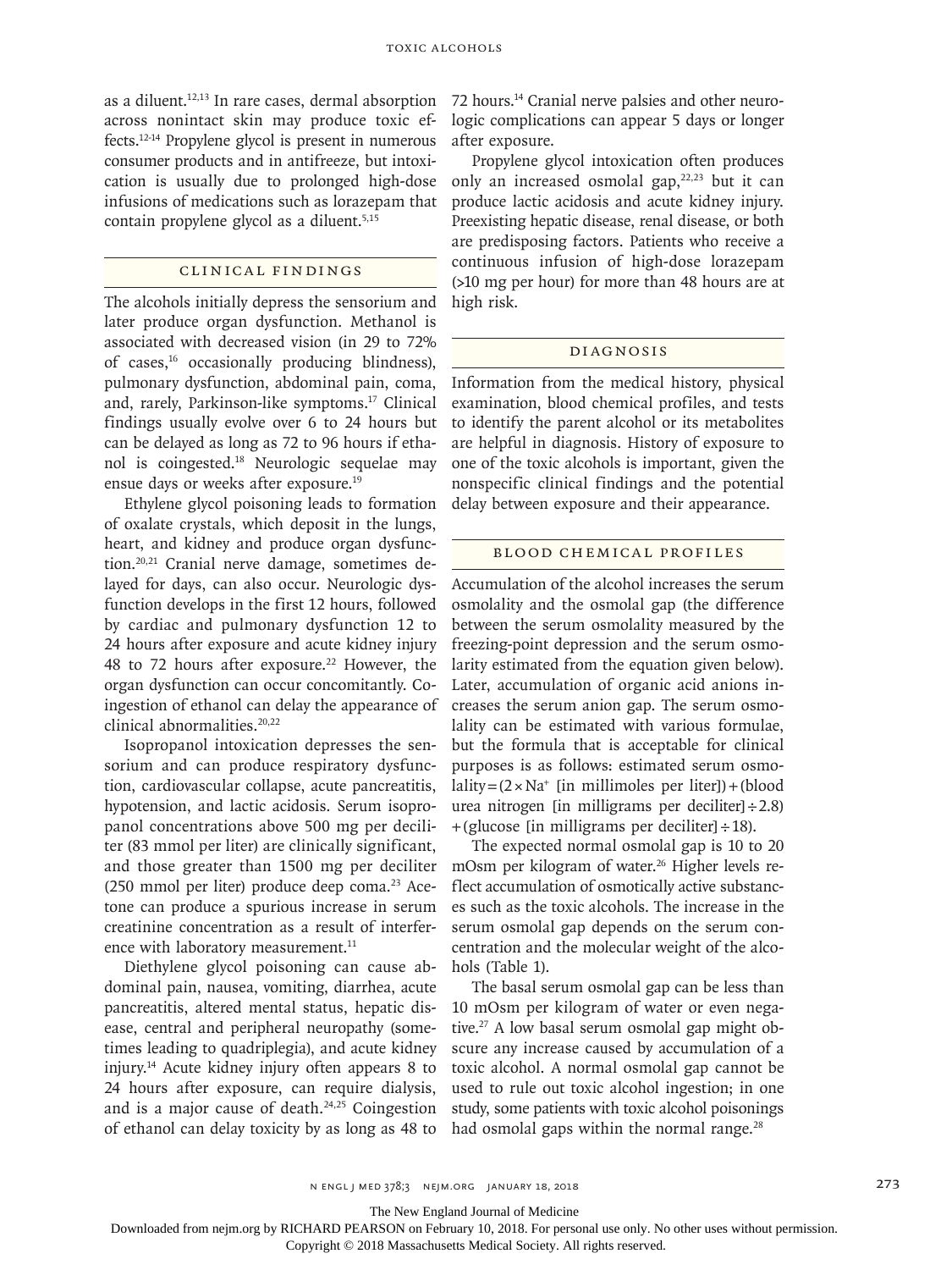The osmolal gap varies during the course of intoxication (Fig. 1B). $29,30$  Accumulation of the parent alcohol initially elevates the osmolal gap, but as metabolism progresses, the osmolal gap falls. Coingested ethanol (observed in 10 to 60% of cases of methanol and ethylene glycol intoxication)31,32 will contribute to the increase in the osmolal gap (increase of 2.17 mOsm per kilogram of water per 10-mg-per-deciliter increase in serum alcohol concentration) and will also slow metabolism of the alcohols, prolonging the duration of an increased osmolal gap.4

The baseline value of the serum anion gap (i.e., before the accumulation of organic acid anions that results from metabolism of the alcohol) can vary by 10 mmol per liter from the lowest to the highest value.<sup>33</sup> If the baseline anion gap is low, it might not rise above the upper limit of normal despite considerable accumulation of organic acid anions.33,34 Also, the anion gap rises as metabolism progresses (Fig. 1B). A poisoned patient can present with both a normal or high osmolal gap and a normal or elevated serum anion gap.<sup>20,28,30,35</sup>

An elevated osmolal or anion gap does not always indicate toxic alcohol poisoning. Lactic acidosis, ketoacidosis, chronic kidney disease, and the sick cell syndrome all may increase both gaps.36 In one study, a minority of the patients with increased osmolal and anion gaps had toxic alcohol poisoning.<sup>28</sup> Some racing fuels containing methanol and nitromethane may falsely elevate creatinine concentration as a result of interference with laboratory testing by means of the Jaffe reaction.<sup>37,38</sup>

Ethylene glycol is metabolized to oxalic acid, which leads to crystalluria and, at times, severe acute kidney injury.20,39 Dihydrate crystals appear early, and monohydrate crystals appear later. Coprecipitation of oxalate with calcium can occasionally produce hypocalcemia.<sup>20,40</sup> Acetone resulting from isopropanol metabolism can produce a positive nitroprusside reaction for acetoacetate at high concentrations.11 Lactic acidosis due to accumulation of the l-isomer is most frequent in propylene poisoning, but p-lactic acidosis has occurred in some cases.<sup>41</sup> Because D-lactic acidosis will not be detected by the usual method for measuring lactate that detects only the l-isomer, the presence of  $p$ -lactic acidosis could be missed.

Gas or liquid chromatography most accurately detects and quantifies the toxic alcohols in body fluids but is laborious, expensive, and often unavailable.42 Table 2 shows other methods to identify toxic alcohols that are either in use or in development.27,43,46-48,50 Pitfalls in the interpretation of laboratory data include failure to recognize that concentrations may be expressed in milligrams per liter or milligrams per deciliter, with values higher than 200 mg per liter or 20 mg per deciliter indicating the need for treatment. Also, tests for volatile substances may detect methanol, ethanol, acetone, and isopropanol but not ethylene glycol or diethylene glycol.

# TREATMENT

Delays in treating toxic alcohol poisonings lead to worse outcomes.<sup>51</sup> Therefore, therapy should commence expeditiously when there is a strong suspicion of toxic alcohol poisoning or when metabolic acidosis of unknown cause is present.<sup>52</sup> Although there will be variability in the approach to diagnosis and treatment of the toxic alcohol poisonings, an algorithm consistent with our experience and current literature is depicted in Figure 2.

### **Methanol and Ethylene Glycol**

Gastrointestinal absorption of methanol or ethylene glycol is rapid, so gastric decontamination is usually not helpful. Treatment includes prevention of metabolism and removal of the alcohol and its metabolites from the body.10,51,53-55

Intravenous administration of base solution corrects metabolic acidosis and increases the ionization of formate, which facilitates its urinary excretion and reduces its penetration into the optic nerve.56 Antidotal treatment should commence when the serum methanol or ethylene glycol concentration is higher than 20 mg per deciliter (methanol, 6 mmol per liter; and ethylene glycol, 3 mmol per liter) and the patient has a documented history of ingesting one of the alcohols or when there is strong suspicion that the patient ingested one of the alcohols and has an osmolal gap greater than 10 mOsm per kilogram of water or metabolic acidosis of unknown cause (in accordance with the guidelines from the American Academy of Clinical Toxicology [AACT]; Table S1 in Supplementary Appendix 1, available with the full text of this article at NEJM.org). Ethanol has a high affinity for alcohol dehydrogenase, and intravenous ethanol, although

The New England Journal of Medicine

Downloaded from nejm.org by RICHARD PEARSON on February 10, 2018. For personal use only. No other uses without permission.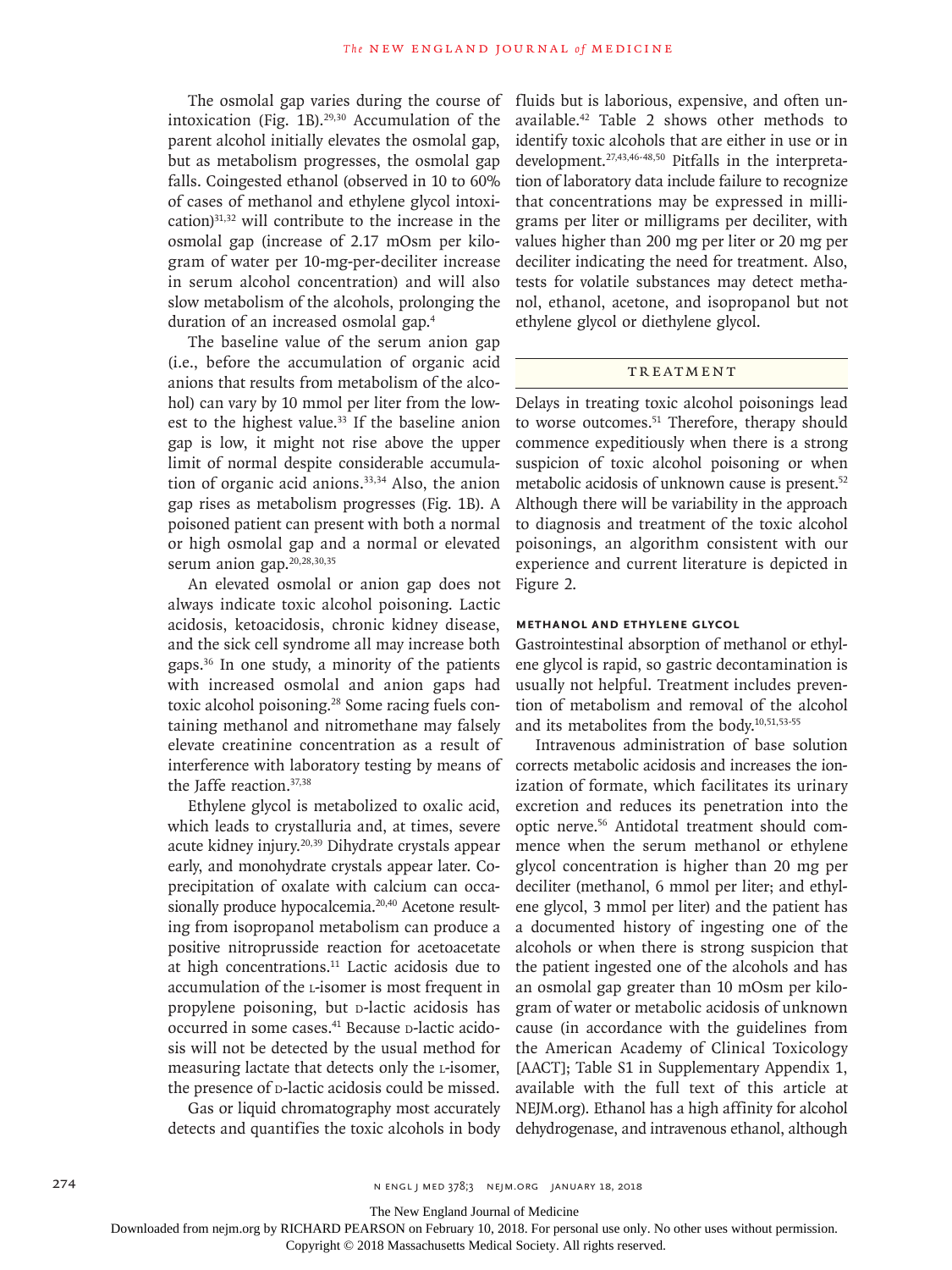| Table 2. Diagnostic Tests for the Detection of Toxic Alcohols.*                                                                                                                                           |                                                                                                                                                                                                                                                                                                            |  |
|-----------------------------------------------------------------------------------------------------------------------------------------------------------------------------------------------------------|------------------------------------------------------------------------------------------------------------------------------------------------------------------------------------------------------------------------------------------------------------------------------------------------------------|--|
| <b>Test</b>                                                                                                                                                                                               | Comment                                                                                                                                                                                                                                                                                                    |  |
| cence                                                                                                                                                                                                     | Wood's lamp to detect urine fluores- Detects fluorescein in antifreeze (ethylene glycol); false positives and false nega-<br>tives occur frequently, which makes the test unreliable <sup>43</sup>                                                                                                         |  |
| Alco-Screen (AlcoPro), a reagent<br>strip containing alcohol oxidase                                                                                                                                      | Ethanol and methanol are detected at low serum concentrations (5 mg/dl), but<br>ethylene glycol is detected only at high concentrations (>300 mg/dl) <sup>44</sup>                                                                                                                                         |  |
| Portable dry strip with enzyme for-<br>mate dehydrogenase and forma-<br>zan dye                                                                                                                           | Useful in the diagnosis of methanol poisoning <sup>45</sup> ; serum methanol concentration<br>is indirectly determined from assessment of serum formate concentration;<br>positive results are detected by visual inspection and by means of a photome-<br>ter                                             |  |
| Modified rapid veterinary assay for<br>the detection of ethylene glycol<br>(Catachem)                                                                                                                     | An ethylene glycol assay that has been modified for use with automated clinical<br>analyzers; good correlation with ethylene glycol concentrations measured by<br>means of gas chromatography; also detects propylene glycol, so it could be<br>used in suspected cases of this poisoning <sup>46,47</sup> |  |
| Liquid-based tests that use the en-<br>zymes alcohol oxidase or alcohol<br>dehydrogenase or the oxidizing<br>agents sodium periodate or po-<br>tassium permanganate to detect<br>toxic alcohols in saliva | Tests performed with the use of saliva that has been spiked with various toxic al-<br>cohols; detects concentrations of alcohols as low as 5 mg per deciliter <sup>48</sup> ; re-<br>quires confirmation of accuracy with the saliva from actual patients                                                  |  |
| Gas or liquid chromatography with<br>flame-ionization detection                                                                                                                                           | Most precise method to detect toxic alcohols; laborious and expensive; not avail-<br>able in most clinical laboratories <sup>49</sup>                                                                                                                                                                      |  |
| * To convert the values for ethanol, methanol, and ethylene glycol to millimoles per liter, multiply by 0.2171 for ethanol,                                                                               |                                                                                                                                                                                                                                                                                                            |  |

by 0.3121 for methanol, and by 0.1611 for ethylene glycol.

not approved by the Food and Drug Administration (FDA), is often used for treatment.<sup>57</sup> A serum ethanol concentration of 100 mg per deciliter (22 mmol per liter) provides competitive inhibition of the enzyme. Advantages include its ready availability and low cost. Disadvantages include the need for compounding by a pharmacist for intravenous use, the need for frequent monitoring of serum concentrations, its effect in blunting the sensorium, and the need for hospitalization in the intensive care unit.

Fomepizole (or 4-methylpyrazole) is a strong inhibitor of alcohol dehydrogenase (fomepizole has an affinity for alcohol dehydrogenase 8000 times that of ethanol) that received FDA approval for the treatment of ethylene glycol and methanol poisoning in 1997 and 2000, respectively,<sup>52</sup> but it is not approved for the treatment of the other toxic alcohol poisonings. Fomepizole is effective at low concentrations, has minimal side effects, and does not require monitoring in an intensive care unit.58,59 For patients who are not undergoing dialysis, the loading dose is 15 mg per kilogram of body weight, followed by a maintenance dose of 10 mg per kilogram every 12 hours. $52$ Because fomepizole may induce its own metabolism by cytochrome P-450 enzymes, after 48 hours the maintenance dose is increased to 15 mg per kilogram every 12 hours. The drug may be removed by dialysis, and therefore giving it immediately after dialysis is recommended. The package insert gives a more detailed schedule for patients who receive treatment with both fomepizole and hemodialysis (see Supplementary Appendix 1).<sup>60</sup>

In the United States, fomepizole is frequently used to treat methanol and ethylene glycol poisonings. In 2012 and 2015, fomepizole was used in 90 to 94% of cases, and ethanol was used in 5 to 6% of cases.<sup>61</sup> Outside the United States, fomepizole is less readily available and ethanol is used more frequently.<sup>55,62,63</sup> Oral ethanol is effective when intravenous ethanol is not available.<sup>64</sup> In 2013, the World Health Organization added fomepizole to the list of essential medications.<sup>65</sup>

A systematic review of the literature from 1974 through August 2010 showed that mortality among patients who ingested methanol or ethylene glycol and received treatment with ethanol was 21.8% and 18.1%, respectively.<sup>59</sup> Mortality among patients who ingested methanol or ethylene glycol and received treatment with fomepizole was 17.1% and 4.1%, respectively. Adverse events occurred more frequently with ethanol than with fomepizole (57% vs.

The New England Journal of Medicine

Downloaded from nejm.org by RICHARD PEARSON on February 10, 2018. For personal use only. No other uses without permission.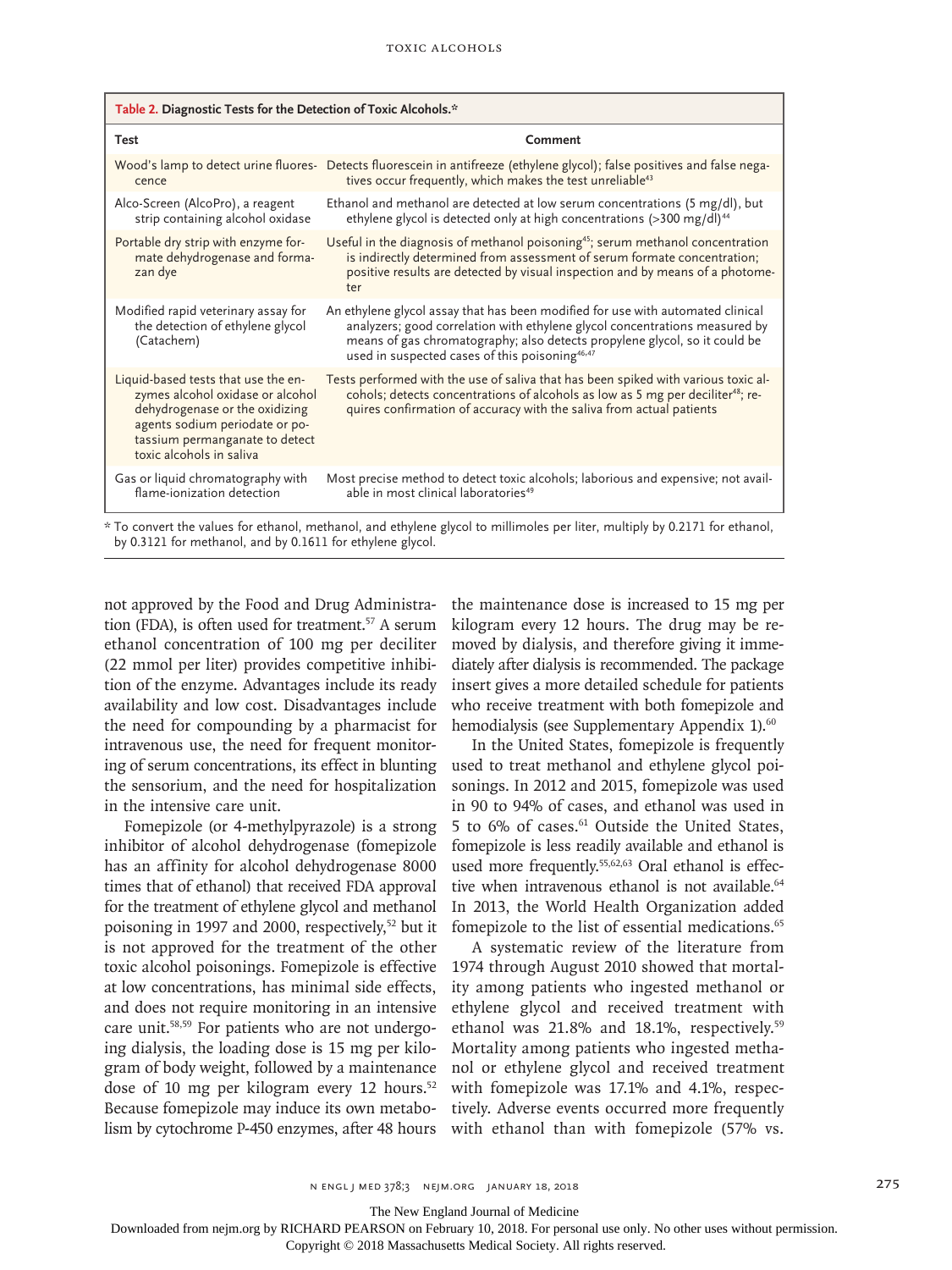#### The NEW ENGLAND JOURNAL of MEDICINE



#### **Figure 2. Algorithm for the Diagnosis and Treatment of Methanol, Ethylene Glycol, and Isopropanol Intoxications.**

This algorithm provides an approach to the diagnosis and treatment of the three most common poisonings. A similar approach might be useful for diethylene glycol poisoning, although this poisoning is rare. One criterion for dialysis (serum ethylene glycol concentration, >300 mg per deciliter after antidote administration) reflects the practice of the second author. To convert the values for methanol, ethylene glycol, and isopropanol to millimoles per liter, multiply by 0.3121 for methanol, by 0.1611 for ethylene glycol, and by 0.1664 for isopropanol.

276 n engl j med 378;3 nejm.org January 18, 2018

The New England Journal of Medicine

Downloaded from nejm.org by RICHARD PEARSON on February 10, 2018. For personal use only. No other uses without permission.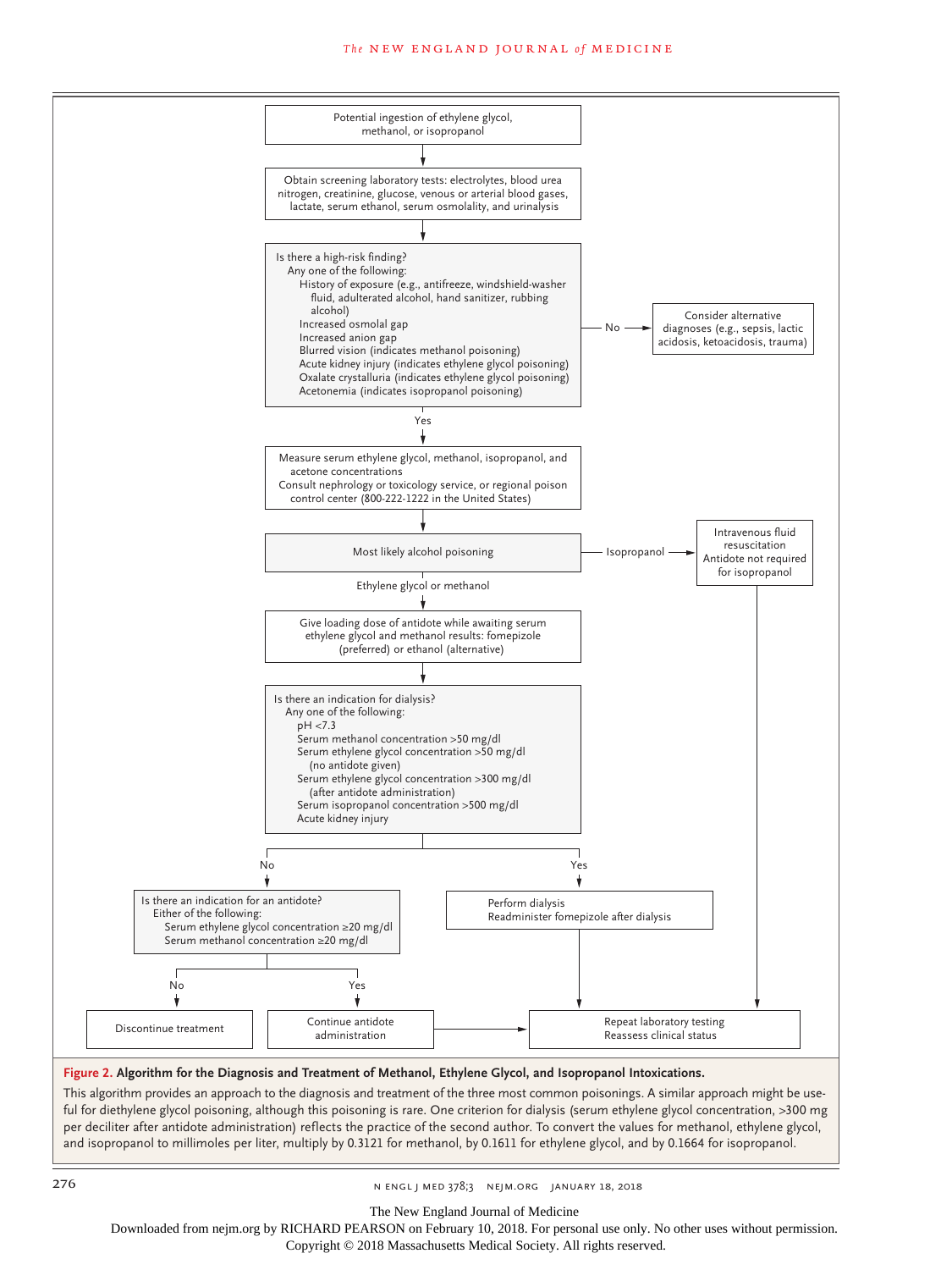12%).66 The cost of fomepizole was often given as a reason to forgo its use. However, the introduction of generic forms has reduced the cost considerably.58 Thus, fomepizole is preferable for treatment of these poisonings, but ethanol is effective when fomepizole is not available.<sup>63,67</sup>

The toxic alcohols and their metabolites are small and water soluble and are removed during hemodialysis. Guidelines for the use of hemodialysis in the treatment of methanol $51$  or ethylene glycol<sup>53</sup> intoxication from the AACT and for treatment of methanol poisoning from the Extracorporeal Treatments in Poisoning Workgroup (EXTRIP)35 are provided in Table S1 in Supplementary Appendix 1. In general, both guidelines recommend dialysis with severe metabolic acidosis, serum methanol and ethylene glycol concentrations higher than 50 mg per deciliter (methanol, 16 mmol per liter; ethylene glycol, 8 mmol per liter), deteriorating vital signs despite supportive care, and problems with vision (associated with methanol poisoning) or acute kidney injury. Intermittent hemodialysis (with a large-surfacearea dialyzer and high-flux membrane) removes toxic alcohols more rapidly than continuous renal replacement therapy.35,68,69

Treatment of methanol or ethylene glycol intoxication with fomepizole alone (without hemodialysis) with no adverse consequences has been reported.31,70-72 However, fomepizole prolongs the elimination half-lives of methanol and ethylene glycol to as high as 71 hours<sup>31</sup> and 16 hours,<sup>58</sup> respectively, as compared with 2.5 and 2.7 hours, respectively, with dialysis. A longer duration of exposure increases days of hospitalization and cost — reasons that are given by some experts to support the inclusion of hemodialysis.73 The comparative costs of the two treatments will depend on several factors, including exposure dose, relative costs of the drug, cost of dialysis, and room costs, and should be factored in the decision about therapy.74

Treatment in children is similar to that in adults.75 Further examination of the value and limitations of hemodialysis with or without an alcohol dehydrogenase inhibitor in the treatment of these intoxications is warranted. An interactive program to predict the duration of dialysis required to lead to reductions in the parent alcohol and metabolites to safe levels is shown in Supplementary Appendix 2, available at NEJM.org.<sup>76</sup> Body redistribution of the alcohol, metabolites, or both might require repeat dialysis.

In methanol poisoning, 1 mg per kilogram of folic acid every 4 to 6 hours promotes the conversion of formic acid to carbon dioxide and water. In ethylene glycol poisoning, pyridoxine and thiamine promote the metabolism of glycolic acid to less toxic compounds.56

#### **Diethylene Glycol**

Several experts recommend the use of alcohol dehydrogenase inhibitors in the treatment of diethylene glycol poisoning.<sup>58,72</sup> Fomepizole alone has been successful,<sup>77</sup> but because acute kidney injury is common, it seems reasonable to treat patients with both fomepizole and hemodialysis.78

# **Isopropanol**

Supportive measures are often sufficient, but hemodialysis may be necessary if the serum isopropanol concentration is 500 mg per deciliter (83 mmol per liter) or more or if hypotension or lactic acidosis is present. $11$  Alcohol dehydrogenase inhibitors slow the removal of isopropanol and should not be used.23

# **Propylene Glycol**

In most cases, the elevated serum osmolality resolves with discontinuation of the drug containing propylene glycol.<sup>5</sup> There is no consensus regarding the use of fomepizole, but if lactic acidosis develops, hemodialysis has been recommended.5,79

## Monitoring of Patients

Patients with severe poisoning or hemodynamic instability or those who are receiving ethanol therapy warrant care in an intensive care unit, but patients with less severe poisoning or hemodynamic stability or those who are receiving fomepizole therapy can safely be cared for outside the intensive care unit. Measurements of acid– base variables, electrolytes, renal function, and serum osmolality are necessary to assess the response to therapy. Measurement of serum concentrations of the toxic alcohols would be ideal to monitor treatment; however, obtaining serum concentrations in a timely fashion is not often feasible. In their absence, the serum concentration of the toxic alcohol can be estimated from the osmolal gap.16,80 Therapy should continue until the serum concentration of ethylene glycol or methanol falls below 20 to 30 mg per deciliter

n engl j med 378;3 nejm.org January 18, 2018 277

The New England Journal of Medicine

Downloaded from nejm.org by RICHARD PEARSON on February 10, 2018. For personal use only. No other uses without permission.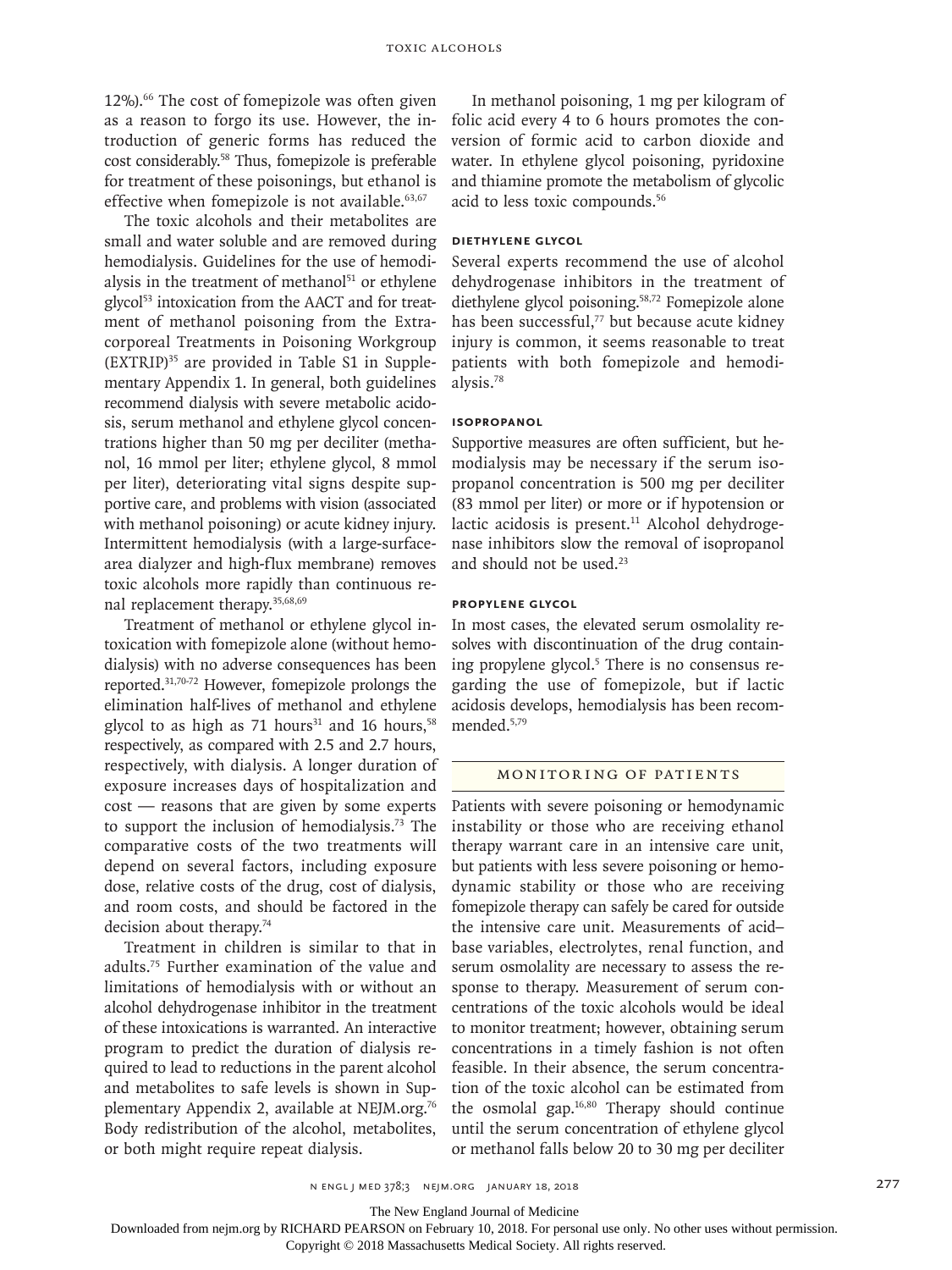(ethylene glycol, 3 to 5 mmol per liter; methanol, 6 to 9 mmol per liter). $21,35$ 

#### CONCLUSIONS AND FUTURE Directions

Methanol, ethylene glycol, and diethylene glycol poisoning can cause severe cellular dysfunction and high mortality if not recognized and treated quickly. Isopropanol frequently causes medical complications but has a lower risk of death. A high anion-gap metabolic acidosis, an increased serum osmolal gap, or both can suggest that one of the toxic alcohols is present in the blood, but these abnormal laboratory results are not always present. One of the poisonings should be strongly suspected in persons with the clinical findings described previously, in all obtunded patients, or in those with an unexplained high osmolal gap, high anion-gap metabolic acidosis, or both. Definitive tests such as high-pressure liquid chromatography are not always available, even in developed countries but especially in undeveloped countries. Therefore, there is an unmet need for tests that are accurate and can be completed rapidly.

Treatment with alcohol dehydrogenase inhibitors and the use of dialysis are effective, but both methods are not always available. Also, there is no consensus on when one or both methods should be used. Despite much progress in our understanding of the pathogenesis of reactions to these toxic alcohols and despite the development of effective treatments, much remains to be done to eliminate the severe clinical disturbances that result from exposure to these substances.

No potential conflict of interest relevant to this article was reported.

Disclosure forms provided by the authors are available with the full text of this article at NEJM.org.

#### **References**

**1.** Kraut JA, Kurtz I. Toxic alcohol ingestions: clinical features, diagnosis, and management. Clin J Am Soc Nephrol 2008; 3:208-25.

**2.** Mahieu P, Hassoun A, Lauwerys R. Predictors of methanol intoxication with unfavourable outcome. Hum Toxicol 1989; 8:135-7.

**3.** Jacobsen D, McMartin KE. Methanol and ethylene glycol poisonings: mechanism of toxicity, clinical course, diagnosis and treatment. Med Toxicol 1986;1:309- 34.

**4.** Robinson CN, Latimer B, Abreo F, Broussard K, McMartin KE. In-vivo evidence of nephrotoxicity and altered hepatic function in rats following administration of diglycolic acid, a metabolite of diethylene glycol. Clin Toxicol (Phila) 2017;55:196-205.

**5.** Zar T, Graeber C, Perazella MA. Recognition, treatment, and prevention of propylene glycol toxicity. Semin Dial 2007;20: 217-9.

**6.** Ammar KA, Heckerling PS. Ethylene glycol poisoning with a normal anion gap caused by concurrent ethanol ingestion: importance of the osmolal gap. Am J Kidney Dis 1996;27:130-3.

**7.** Latus J, Kimmel M, Alscher MD, Braun N. Ethylene glycol poisoning: a rare but life-threatening cause of metabolic acidosis — a single-centre experience. Clin Kidney J 2012;5:120-3.

**8.** Verelst S, Vermeersch P, Desmet K. Ethylene glycol poisoning presenting with a falsely elevated lactate level. Clin Toxicol (Phila) 2009;47:236-8.

**9.** Bennett IL Jr, Cary FH, Mitchell GL Jr, Cooper MN. Acute methyl alcohol poisoning: a review based on experiences in an outbreak of 323 cases. Medicine (Baltimore) 1953;32:431-63.

**10.** Ghannoum M, Hoffman RS, Mowry JB, Lavergne V. Trends in toxic alcohol exposures in the United States from 2000 to 2013: a focus on the use of antidotes and extracorporeal treatments. Semin Dial 2014;27:395-401.

**11.** Slaughter RJ, Mason RW, Beasley DM, Vale JA, Schep LJ. Isopropanol poisoning. Clin Toxicol (Phila) 2014;52:470-8.

**12.** Cantarell MC, Fort J, Camps J, Sans M, Piera L, Rodamilans M. Acute intoxication due to topical application of diethylene glycol. Ann Intern Med 1987;106: 478-9.

**13.** Devoti E, Marta E, Belotti E, et al. Diethylene glycol poisoning from transcutaneous absorption. Am J Kidney Dis 2015; 65:603-6.

**14.** Schep LJ, Slaughter RJ, Temple WA, Beasley DM. Diethylene glycol poisoning. Clin Toxicol (Phila) 2009;47:525-35.

**15.** Kapitein BS, Biesmans RS, van der Sijs HS, de Wildt SS. Propylene glycol-related delirium after esmolol infusion. Ann Pharmacother 2014;48:940-2.

**16.** Hovda KE, Hunderi OH, Tafjord AB, Dunlop O, Rudberg N, Jacobsen D. Methanol outbreak in Norway 2002-2004: epidemiology, clinical features and prognostic signs. J Intern Med 2005;258:181-90.

**17.** Karayel F, Turan AA, Sav A, Pakis I, Akyildiz EU, Ersoy G. Methanol intoxication: pathological changes of central nervous system (17 cases). Am J Forensic Med Pathol 2010;31:34-6.

**18.** Haviv YS, Rubinger D, Zamir E, Safadi R. Pseudo-normal osmolal and anion gaps following simultaneous ethanol and methanol ingestion. Am J Nephrol 1998;18:436-8. **19.** Reddy NJ, Sudini M, Lewis LD. Delayed neurological sequelae from ethylene glycol, diethylene glycol and methanol poisonings. Clin Toxicol (Phila) 2010;48: 967-73.

**20.** Alhamad T, Blandon J, Meza AT, Bilbao JE, Hernandez GT. Acute kidney injury with oxalate deposition in a patient with a high anion gap metabolic acidosis and a normal osmolal gap. J Nephropathol 2013;2:139-43.

**21.** McMartin K. Are calcium oxalate crystals involved in the mechanism of acute renal failure in ethylene glycol poisoning? Clin Toxicol (Phila) 2009;47:859-69.

**22.** McQuade DJ, Dargan PI, Wood DM. Challenges in the diagnosis of ethylene glycol poisoning. Ann Clin Biochem 2014; 51:167-78.

**23.** Pappas AA, Ackerman BH, Olsen KM, Taylor EH. Isopropanol ingestion: a report of six episodes with isopropanol and acetone serum concentration time data. J Toxicol Clin Toxicol 1991;29:11-21. **24.** Sosa NR, Rodriguez GM, Schier JG,

Sejvar JJ. Clinical, laboratory, diagnostic, and histopathologic features of diethylene glycol poisoning — Panama, 2006. Ann Emerg Med 2014;64:38-47.

**25.** Landry GM, Martin S, McMartin KE. Diglycolic acid is the nephrotoxic metabolite in diethylene glycol poisoning induc-

278 n engl j med 378;3 nejm.org January 18, 2018

The New England Journal of Medicine

Downloaded from nejm.org by RICHARD PEARSON on February 10, 2018. For personal use only. No other uses without permission.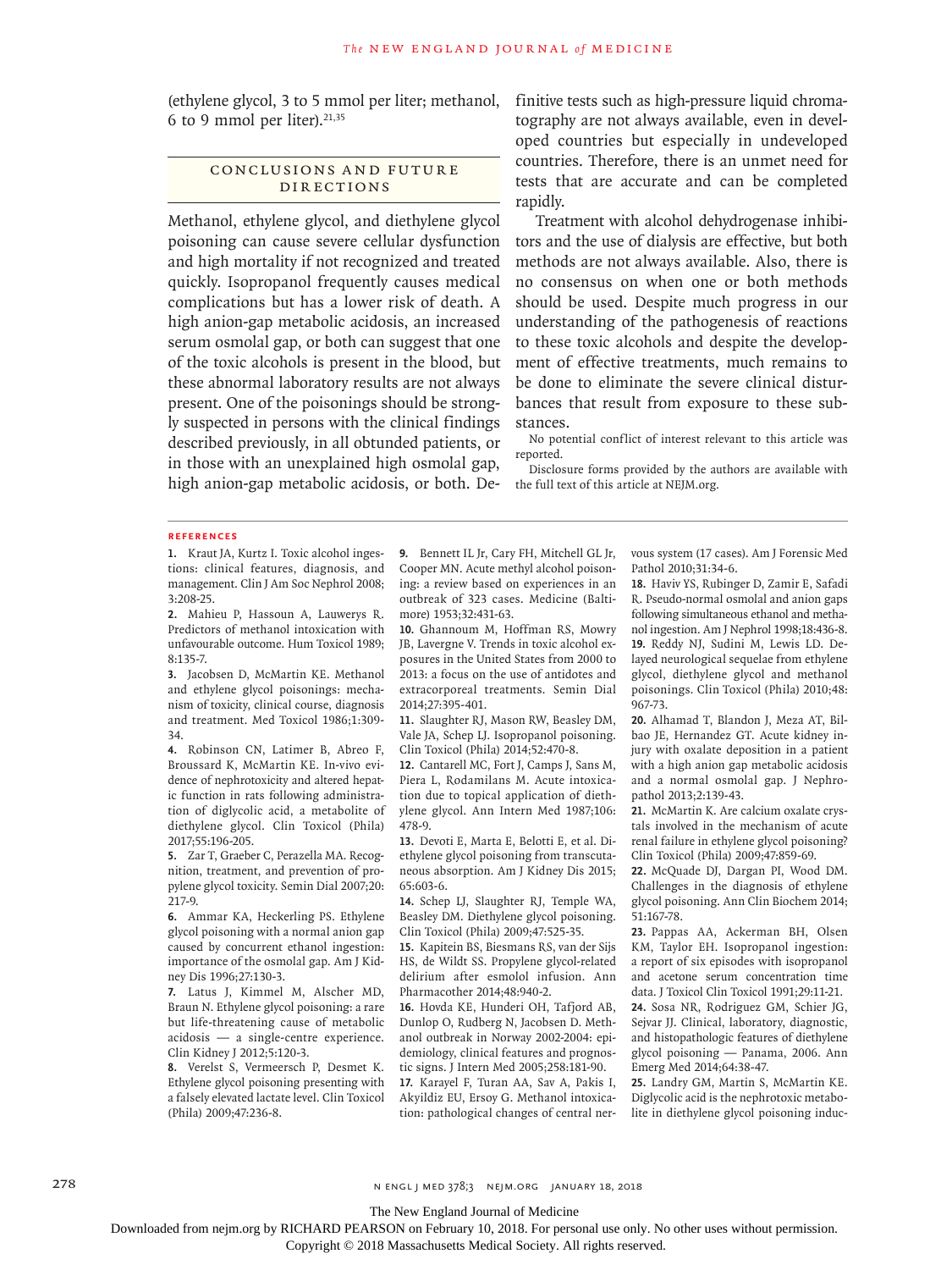ing necrosis in human proximal tubule cells in vitro. Toxicol Sci 2011;124:35-44. **26.** Dorwart WV, Chalmers L. Comparison of methods for calculating serum osmolality form chemical concentrations, and the prognostic value of such calculations. Clin Chem 1975;21:190-4.

**27.** Kraut JA. Diagnosis of toxic alcohols: limitations of present methods. Clin Toxicol (Phila) 2015;53:589-95.

**28.** Krasowski MD, Wilcoxon RM, Miron J. A retrospective analysis of glycol and toxic alcohol ingestion: utility of anion and osmolal gaps. BMC Clin Pathol 2012;12:1.

**29.** Hovda KE, Hunderi OH, Rudberg N, Froyshov S, Jacobsen D. Anion and osmolal gaps in the diagnosis of methanol poisoning: clinical study in 28 patients. Intensive Care Med 2004;30:1842-6.

**30.** Ku E, Cheung EL, Khan A, Yu ASL. Anion and osmolal gaps after alcohol intoxication. Am J Kidney Dis 2009;54:385-8. **31.** Hovda KE, Froyshov S, Gudmundsdottir H, Rudberg N, Jacobsen D. Fomepizole may change indication for hemodialysis in methanol poisoning: prospective study in seven cases. Clin Nephrol 2005; 64:190-7.

**32.** Brent J, McMartin K, Phillips S, et al. Fomepizole for the treatment of ethylene glycol poisoning. N Engl J Med 1999;340: 832-8.

**33.** Kraut JA, Nagami GT. The serum anion gap in the evaluation of acid-base disorders: what are its limitations and can its effectiveness be improved? Clin J Am Soc Nephrol 2013;8:2018-24.

**34.** Iberti TJ, Leibowitz AB, Papadakos PJ, Fischer EP. Low sensitivity of the anion gap as a screen to detect hyperlactatemia in critically ill patients. Crit Care Med 1990;18:275-7.

**35.** Roberts DM, Yates C, Megarbane B, et al. Recommendations for the role of extracorporeal treatments in the management of acute methanol poisoning: a systematic review and consensus statement. Crit Care Med 2015;43:461-72.

**36.** Kraut JA, Xing SX. Approach to the evaluation of a patient with an increased serum osmolal gap and high-anion-gap metabolic acidosis. Am J Kidney Dis 2011; 58:480-4.

**37.** Rastogi A, Itagaki B, Bajwa M, Kraut JA. Spurious elevation in serum creatinine caused by ingestion of nitromethane: implication for the diagnosis and treatment of methanol intoxication. Am J Kidney Dis 2008;52:181-7.

**38.** Mullins ME, Hammett-Stabler CA. Intoxication with nitromethane-containing fuels: don't be "fueled" by the creatinine. J Toxicol Clin Toxicol 1998;36:315-20.

**39.** Guo C, Cenac TA, Li Y, McMartin KE. Calcium oxalate, and not other metabolites, is responsible for the renal toxicity of ethylene glycol. Toxicol Lett 2007;173: 8-16.

**40.** Hodgman M, Marraffa JM, Wojcik S, Grant W. Serum calcium concentration in ethylene glycol poisoning. J Med Toxicol 2017;13:153-7.

**41.** Jorens PG, Demey HE, Schepens PJC, et al. Unusual D-lactic acid acidosis from propylene glycol metabolism in overdose. J Toxicol Clin Toxicol 2004;42:163-9.

**42.** Van Hee P, Neels H, De Doncker M, et al. Analysis of gamma-hydroxybutyric acid, DL-lactic acid, glycolic acid, ethylene glycol and other glycols in body fluids by a direct injection gas chromatographymass spectrometry assay for wide. Clin Chem Lab Med 2004;42:1341-5.

**43.** Parsa T, Cunningham SJ, Wall SP, Almo SC, Crain EF. The usefulness of urine fluorescence for suspected antifreeze ingestion in children. Am J Emerg Med 2005;23:787-92.

**44.** Hack JB, Early J, Brewer KL. An alcohol oxidase dipstick rapidly detects methanol in the serum of mice. Acad Emerg Med 2007;14:1130-4.

**45.** Hovda KE, Urdal P, Jacobsen D. Increased serum formate in the diagnosis of methanol poisoning. J Anal Toxicol 2005; 29:586-8.

**46.** Juenke JM, Hardy L, McMillin GA, Horowitz GL. Rapid and specific quantification of ethylene glycol levels: adaptation of a commercial enzymatic assay to automated chemistry analyzers. Am J Clin Pathol 2011;136:318-24.

**47.** Rooney SL, Ehlers A, Morris C, et al. Use of a rapid ethylene glycol assay: a 4-year retrospective study at an academic medical center. J Med Toxicol 2016;12: 172-9.

**48.** Shin JM, Sachs G, Kraut JA. Simple diagnostic tests to detect toxic alcohol intoxications. Transl Res 2008;152:194- 201.

**49.** Eder AF, McGrath CM, Dowdy YG, et al. Ethylene glycol poisoning: toxicokinetic and analytical factors affecting laboratory diagnosis. Clin Chem 1998;44:168-77.

**50.** Casavant MJ, Shah MN, Battels R. Does fluorescent urine indicate antifreeze ingestion by children? Pediatrics 2001; 107:113-4.

**51.** Barceloux DG, Bond GR, Krenzelok EP, Cooper H, Vale JA. American Academy of Clinical Toxicology practice guidelines on the treatment of methanol poisoning. J Toxicol Clin Toxicol 2002;40:415-46.

**52.** Brent J. Fomepizole for ethylene glycol and methanol poisoning. N Engl J Med 2009;360:2216-23.

**53.** Barceloux DG, Krenzelok EP, Olson K, Watson W. American Academy of Clinical Toxicology practice guidelines on the treatment of ethylene glycol poisoning. J Toxicol Clin Toxicol 1999;37:537-60.

**54.** Abramson S, Singh AK. Treatment of the alcohol intoxications: ethylene glycol, methanol and isopropanol. Curr Opin Nephrol Hypertens 2000;9:695-701.

**55.** Zakharov S, Pelclova D, Navratil T, et al. Fomepizole versus ethanol in the treatment of acute methanol poisoning: comparison of clinical effectiveness in a mass poisoning outbreak. Clin Toxicol (Phila) 2015;53:797-806.

**56.** Jacobsen D, Webb R, Collins TD, McMartin KE. Methanol and formate kinetics in late diagnosed methanol intoxication. Med Toxicol Adverse Drug Exp 1988;3:418-23.

**57.** Wacker WE, Haynes H, Druyan R, Fisher W, Coleman JE. Treatment of ethylene glycol poisoning with ethyl alcohol. JAMA 1965;194:1231-3.

**58.** McMartin K, Jacobsen D, Hovda KE. Antidotes for poisoning by alcohols that form toxic metabolites. Br J Clin Pharmacol 2016;81:505-15.

**59.** Beatty L, Green R, Magee K, Zed P. A systematic review of ethanol and fomepizole use in toxic alcohol ingestions. Emerg Med Int 2013;2013:638057.

**60.** Antizol (fomepizole): highlights of prescribing information. Montreal: Paladin Labs, 2009.

**61.** Mowry JB, Spyker DA, Brooks DE, Zimmerman A, Schauben JL. 2015 Annual Report of the American Association of Poison Control Centers' National Poison Data System (NPDS): 33rd Annual Report. Clin Toxicol (Phila) 2016;54:924-1109.

**62.** Thanacoody RH, Gilfillan C, Bradberry SM, et al. Management of poisoning with ethylene glycol and methanol in the UK: a prospective study conducted by the National Poisons Information Service (NPIS). Clin Toxicol (Phila) 2016;54:134- 40.

**63.** Rietjens SJ, de Lange DW, Meulenbelt J. Ethylene glycol or methanol intoxication: which antidote should be used, fomepizole or ethanol? Neth J Med 2014;72:73-9. **64.** Zakharov S, Pelclova D, Urban P, et al. Use of out-of-hospital ethanol administration to improve outcome in mass methanol outbreaks. Ann Emerg Med 2016;68: 52-61.

**65.** WHO model list of essential medicines: 18th list. Geneva: World Health Organization, 2013.

**66.** Lepik KJ, Levy AR, Sobolev BG, et al. Adverse drug events associated with the antidotes for methanol and ethylene glycol poisoning: a comparison of ethanol and fomepizole. Ann Emerg Med 2009; 53(4):439-450.e10.

**67.** Anseeuw K, Sabbe MB, Legrand A. Methanol poisoning: the duality between 'fast and cheap' and 'slow and expensive.' Eur J Emerg Med 2008;15:107-9.

**68.** Zakharov S, Pelclova D, Navratil T, et al. Intermittent hemodialysis is superior to continuous veno-venous hemodialysis/ hemodiafiltration to eliminate methanol and formate during treatment for methanol poisoning. Kidney Int 2014;86:199-207. **69.** Peces R, Fernández R, Peces C, et al.

n engl j med 378;3 nejm.org January 18, 2018 279

The New England Journal of Medicine

Downloaded from nejm.org by RICHARD PEARSON on February 10, 2018. For personal use only. No other uses without permission.